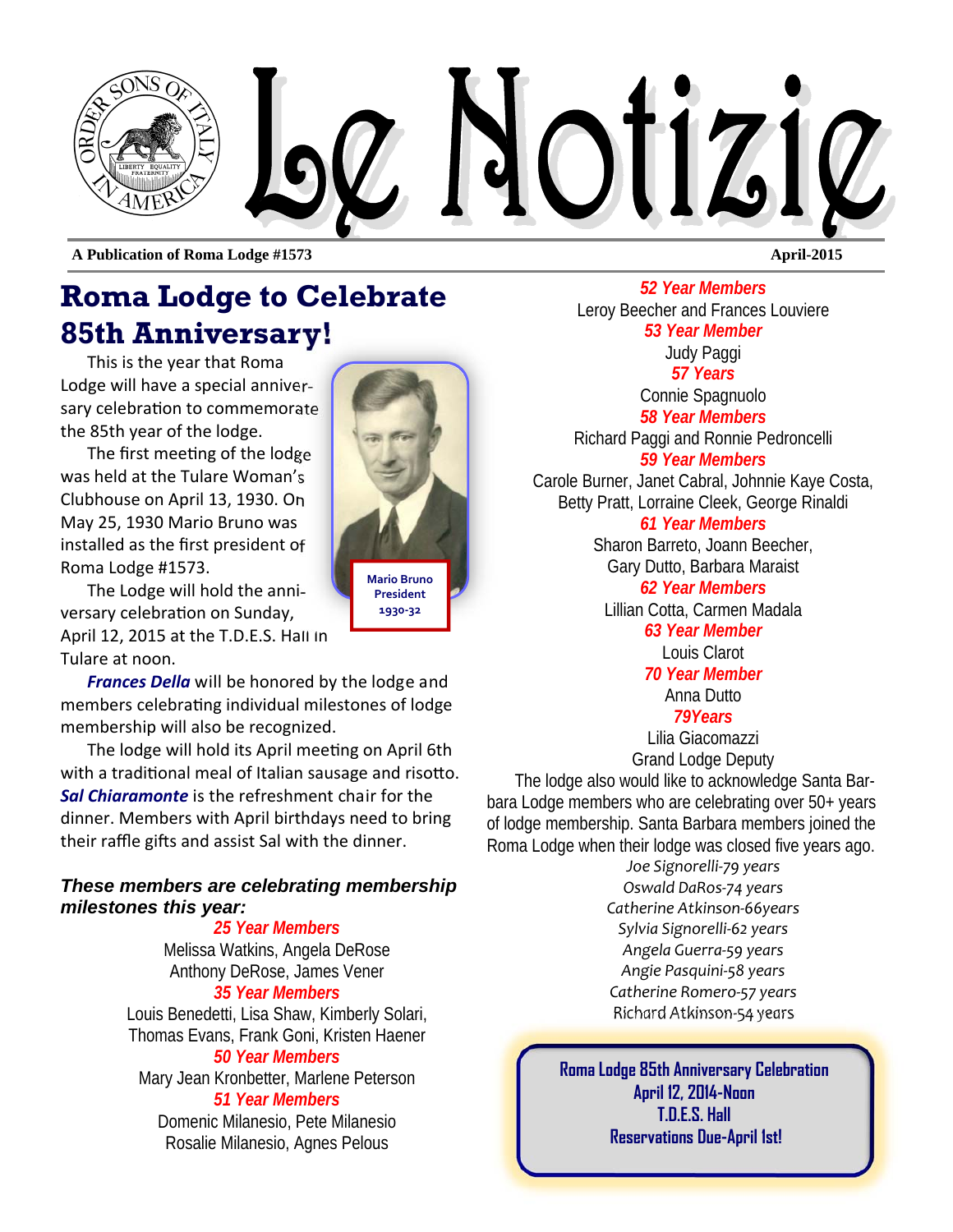# *A two hour commitment!* **Heralds Message**

**O PRAGALLAN ISLAND A SUNDAY, April 12th all of**<br>
us have an opportunity to<br>
spend a couple hours to share memories of us have an opportunity to Roma Lodge's 85 year history. If you were able to watch the PBS series on Italian Americans (see link below) it was very enlightening as to the contributions that these immigrants made to America.

In the late 1800's thousands of Italian immigrants left the poverty areas of southern Italy to come to America to find work in Louisiana to support their families back home. They took jobs in the sugarcane industry for minimal wages because they could not find work in Italy.

The next wave of Italian immigrants came through Ellis Island to New York to find work. The Italians were the driving force in providing the labor for building the infrastructure for the City of New York. They were relegated to secondhand citizens and given low pay, lived in substandard housing and relied on the strength of family to get by.

Escaping the poverty of Italy they initially planned to return once they earned enough money to go back and support their families. However, millions stayed and began to build their lives as Italian Americans.

Many were instrumental in the labor movement of the early 1900's that sought better wages and safer working conditions for all workers. These Italian immigrants were often the driving force in bringing about changes for all workers who were building America from the ground up.

During World War II these immigrants were called upon to join the military and fight the Germans and fellow Italians during the war.

For the past 100 years Italian Americans and American Italians have played a vital roll in the development and prospering of America. Today over 15 million American Italians reside in America.

For the past 85 years Roma Lodge has been a driving force in preserving the Italian Culture in the valley. On April 12th we can all give up a couple of hours on a Sunday afternoon to remember those Italians who gave so much to this country and to our ancestry.

Whether you are an Italian American or an American Italian there were a lot of people who sacrificed a great deal to leave Italy with only the clothes on their backs and a few Lira in their pockets.

How many of us today would do that? Would you have the courage to leave your family and travel by boat to a new country where you did not speak the language and try to survive on the strength of the family and your hard work.

We all get the opportunity every five years to take a few minutes and remember those that gave many of us an opportunity to grow up in a free country where we could build our own American dream. If you have not sent in your reservation, they are due by April 1st. If you don't have the opportunity to be at many lodge activities, make sure this is one of them.

To see the Italian American PBS program go to the link below.

http://video.pbs.org/program/italianamericans/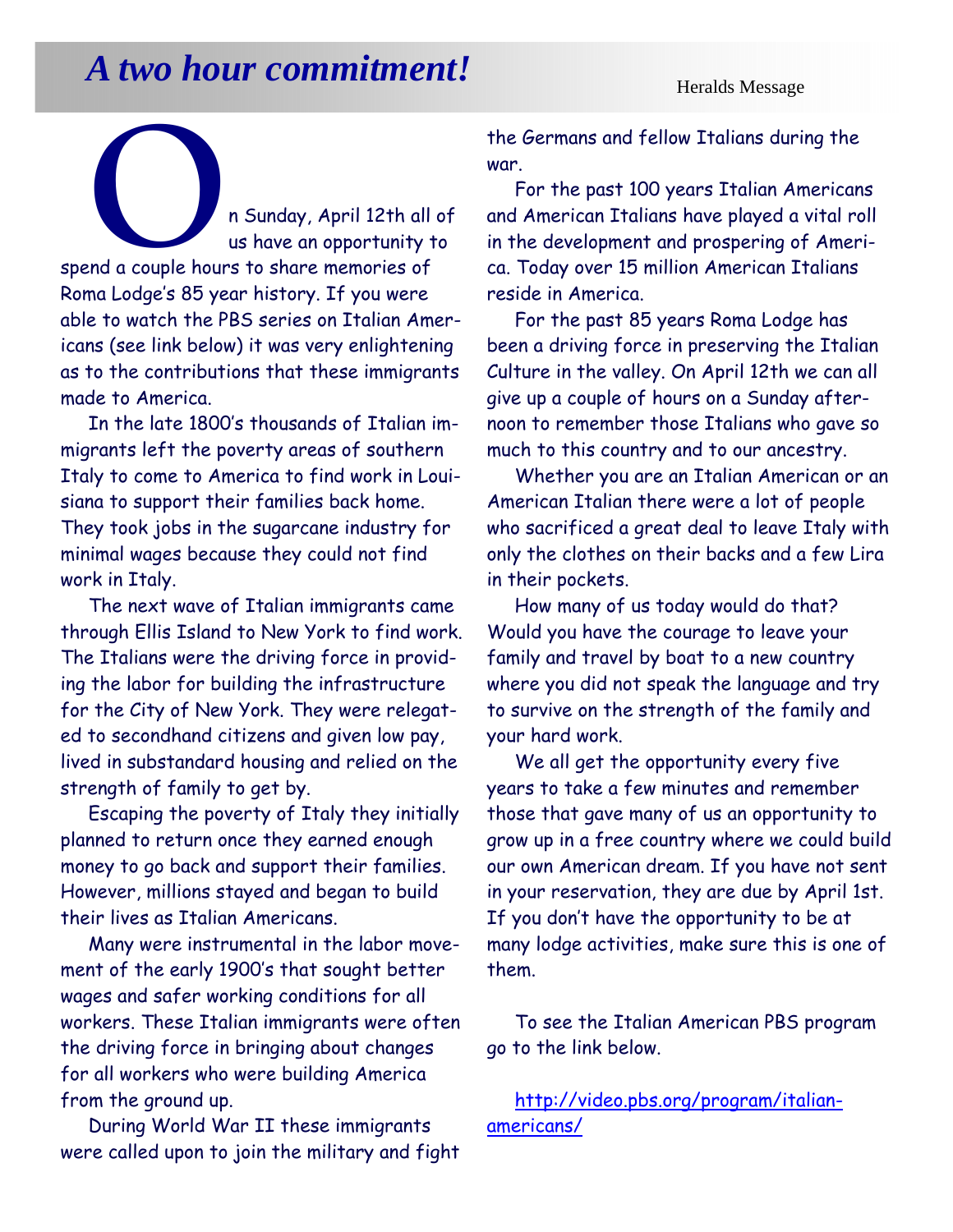## **New Member!**

#### **Kevin Hofstee** is

the newest Roma Lodge member. Kevin was installed at the March meeting and has already attended many lodge meetings with his mother Joyce and always assists her when she does refresh-



ments for the lodge meetings. **Welcome Kevin!** 

## **Last Call for Dues!**

The time meter is running out and the first quarter of the year is just about over.

 Roma Lodge members who have not paid their dues will cost the lodge if they are kept on the books and do not pay their dues before the end of the first quarter March



31, 2015. Members can pay their dues monthly, quarterly, semi-annually or yearly.

Make sure you contact Cathy Mederos if you plan to continue your lodge membership for the 2015 year. **Cathy can be reached at 687- 1112.** 

## **80th Ravioli Dinner Set**

**I I** is time once again<br> **I** for the annual raviolic dinner to be held on<br> **Saturday, May 16th at the** for the annual ravioli dinner to be held on *TDES Hall in Tulare.* The lodge will be serving from 5:30 to 8:00 p.m. with Italian music for dancing from 6 p.m. to 8:30 p.m. The menu will consist of ravioli,



Ticket chair *Cathy Mederos* has tickets. If you would like to purchase or sell them she will have

them at the April meeting. The ticket cost has been increased to \$25 and take outs are available. This is a major fundraiser for Roma Lodge and everyone will need to help sell tickets and be at the event.

All lodge members are encouraged to help. We need junior members to help serve and a lot of folks to help prepare and work on the serving lines. Those who plan to help need to be there by 4:30 p.m. At the May meeting there will be signups for different job duties. The dinner continues to be one of the best dining values around at only \$25 whether you utilize take outs or participate in the dining room. *A Great Meal at a Great Price!*

## **Lodge Directory**

The lodge has been waiting on printing the directory until the first quarter is over so membership in the lodge can be verified. If you have not given any address or phone number changes to Cathy



Mederos you need to do so as soon as possible. The April meeting will be the last opportunity to make changes to the membership list for the directory. If you are a new member and did not get a directory you can access the most current directory on the Roma Lodge website.

http://www.romalodge1573.org/#!contact/c24vq

## **The Emblem**

The Sons of Italy official emblem is a Golden Lion on a white field and its official color is purple.

The purple aster is the flower we proudly wear on Columbus